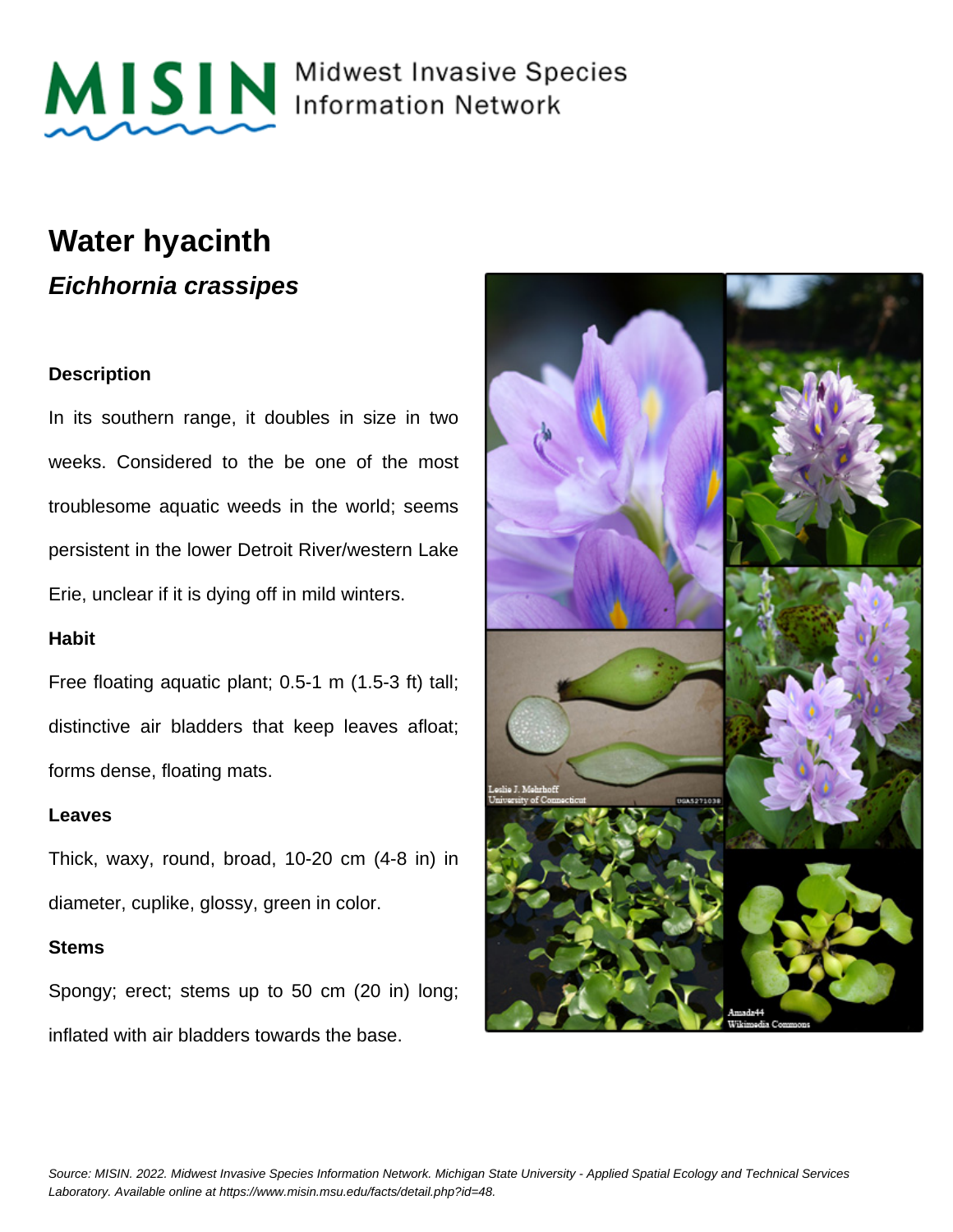

## MISIN Midwest Invasive Species

#### **Flowers**

Showy, lavender-blue in color, 6 petals, upper petals with a central, yellow blotch; 8-15 flowers occur on a single spike that can be up to 30 cm (1 ft) long; bloom mid-summer.

#### **Fruits and Seeds**

Seed pod, 3 celled, many tiny seeds.

#### **Habitat**

Native to the Amazon Basin. Found primarily in southern and western wetlands, marshes, ponds, lakes, and rivers.

#### **Reproduction**

By fragmentation of stolons, adventitious root system, and to a lesser extent by seed.

#### **Similar**

Pickerelweed (Pontederia cordata) has purple flower spikes, lacks the conspicuous air bladder; not mat-forming.

#### **Monitoring and Rapid Response**

Monitor ditches, ponds, wetlands, lakes and rivers along the lower Detroit River for this species. Most recognizable in bloom (late summer, early fall). Hand pull small populations; several herbicides are effective. Permits are usually required for herbicide use in water bodies and wetlands. For information see MDEQs Aquatic Nuisance Control website at: https://www.michigan.gov/egle/0,9429,7-135-3313\_3681\_3710---,00.html. As this species is not widely